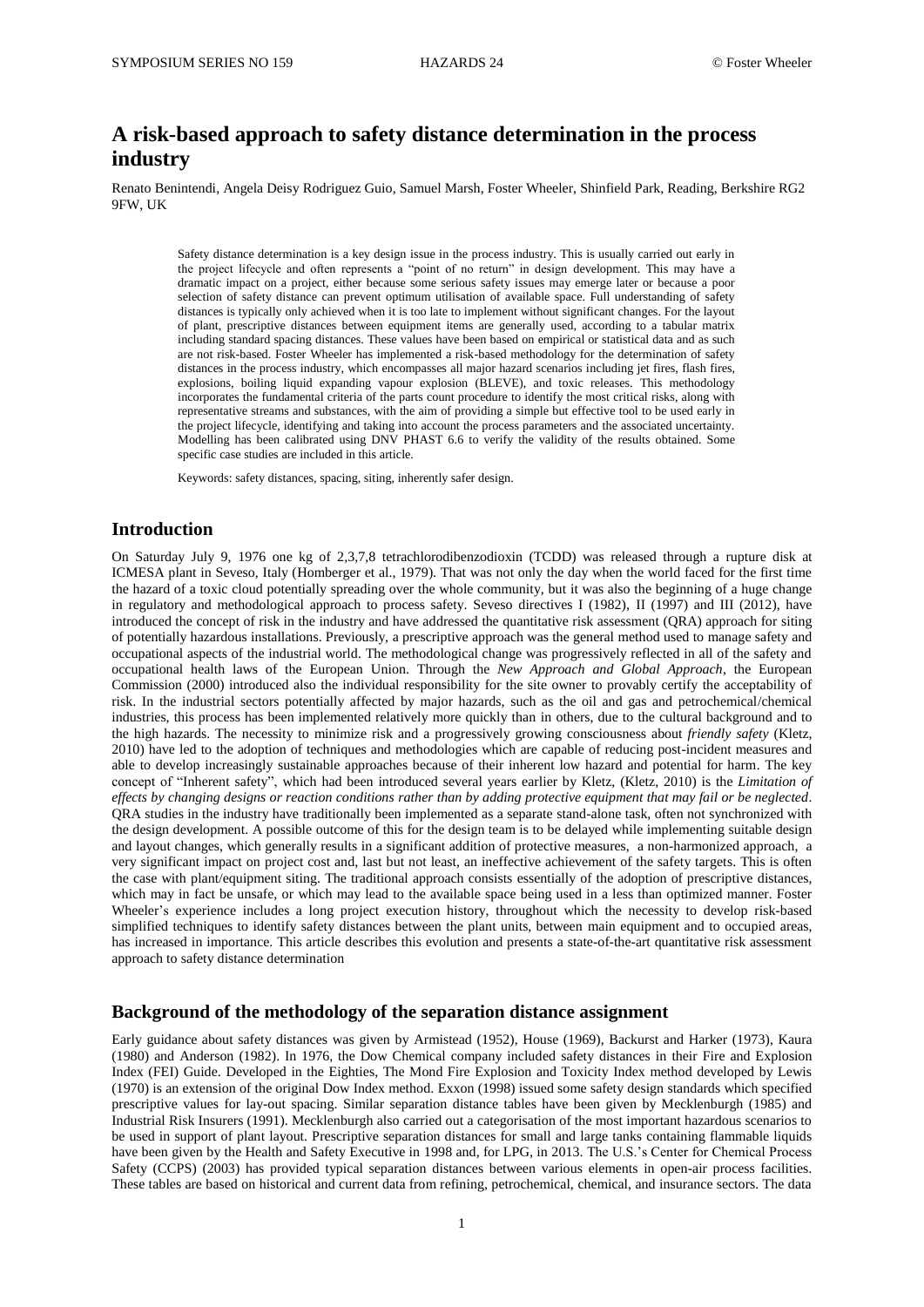were developed based on experience and engineering judgment and, as clearly stated in the CCPS textbook, *not always on calculations.* On the other hand, risk- and consequence- based methods have increased their importance and this has been progressively reflected in code and standards. In 1996 the International Atomic Energy Agency (IAEA) (Van den Brand et al) released a comprehensive paper dealing with risks to public health from fires, explosions and releases of toxic substances outside the boundaries of hazardous installations due to major accidents in fixed installations with off-site consequences; maximum distances and areas of effect are given on the basis of the classification of substances by effect categories. The IAEA (1999) has also issued a specific paper on safety distances relative to hydrogen according to effects analysis. API 521 (2008) provides guidance for predicting the distance to flammable concentration limit following a gas momentum-driven release; this formula has been reviewed recently by Benintendi (2010) as a more accurate approach to identify hazardous areas. The same standard includes a method to determine flame radiation to a point of interest, using Hajek and Ludwig's formula (1960). The European Industrial Gases Association report *Determination of safety distances* (2007) provides the basic principles for calculating appropriate safety distances for the industrial gas industry. The well-known U.S. Environmental Protection Agency Risk Management Program Guidance for Offsite Consequence Analysis (2009) provides guidance on how to conduct the offsite consequence analyses for Risk Management Programs required under the Clean Air Act. This guidance identifies distances to specific toxic, flammable and overpressure endpoints, based on the substance characteristics and on release models. Also Factory Mutual (2012) states the necessity of identifying separation distances accounting for specific hazard factors and provides some quantitative graphs for outdoor chemical processing equipment. Finally, ATEX Directive 1999/92/EC (2000) requires hazardous area classification, which consists of the sizing of areas where explosive atmospheres can exist, which is indirectly a safety distance assessment. The Hazardous area classification primary standard is BS-EN-60079-10-1 (2009), which, for gases and mists, is based on the calculation models provided by Cox, Lee and Ang (1993), Iving et al (2008), Ballal and Lefebvre (1982).

## **Safety distances as a part of inherently safer design**

Safety distance identification through a risk-based methodology is considered to be a part of the inherently safer design philosophy. In 1990 Englund developed a section of his Chemical Hazard Engineering Guidelines dealing with separation distances within the inherently safer design procedure. In a recent book*, Process Plants: A Handbook for Inherently Safer Design*, (2010), Trevor Kletz has said: "*The essence of the inherently safer approach to plant design is the avoidance of hazards rather than their control by added-on protective equipment"*. Properly assessing the outcome of an incident scenario, conservatively identifying its extent and, finally, accounting for these data to arrange plant lay-out, minimizing in this way the likelihood of any impact, can be considered consistent with Kletz's statement. His inherent safety approach includes the following elements, to be addressed early in a project phase:

- 1. intensification or minimization
- 2. substitution
- 3. attenuation or moderation
- 4. limitation of effects

If one prevents the worst-case outcome or impact of an incident, and implements this prevention early in the design, one has worked according to Kletz's philosophy. This is essentially Foster Wheeler's approach in preliminary safety distance assessment. In addition to designing a *friendlier plant*, another Kletz definition, this allows one to optimize the space resources with positive impact on the project cost and plant operability.

## **Foster Wheeler' Safety Distance Approach**

Foster Wheeler utilizes DNV PHAST 6.7 to carry out consequence assessment in safety studies. Early in 2012, Foster Wheeler decided to develop a simple calculation method to assess safety distances to be used for preliminary spacing of main equipment and buildings. A first approach (Saetta, 2012) was developed, based on models and inputs provided by CCPS (2000),(2003), TNO (2005), Crowl, and Louvar (2002), Cox, Lees and Ang (1990), and Nelson (1969), which were tailored to the most representative design scenarios of oil and gas and energy sectors. In 2013 Angela Rodriguez Guio, a Foster Wheeler process safety engineer, within her dissertation for the degree of Master of Science in Process Safety and Loss Prevention at the University of Sheffield, developed and integrated Saetta's approach and provided a more comprehensive picture of the method. Unlike the software used for consequence assessment, Guio's approach systemically integrates the hazards and consequences scenario within a holistic framework aiming at providing results strictly related to the scope of work. Accordingly, the following specific aspects have been implemented in approach:

- representative equipment and streams, consisting of the most significant plant items and chemical releases, based on Foster Wheeler's project execution experience, have been identified
- parts count methodology has been considered to identify deterministic and probabilistic significance of impact events
- a specific procedure has been defined, consisting of the following basic steps: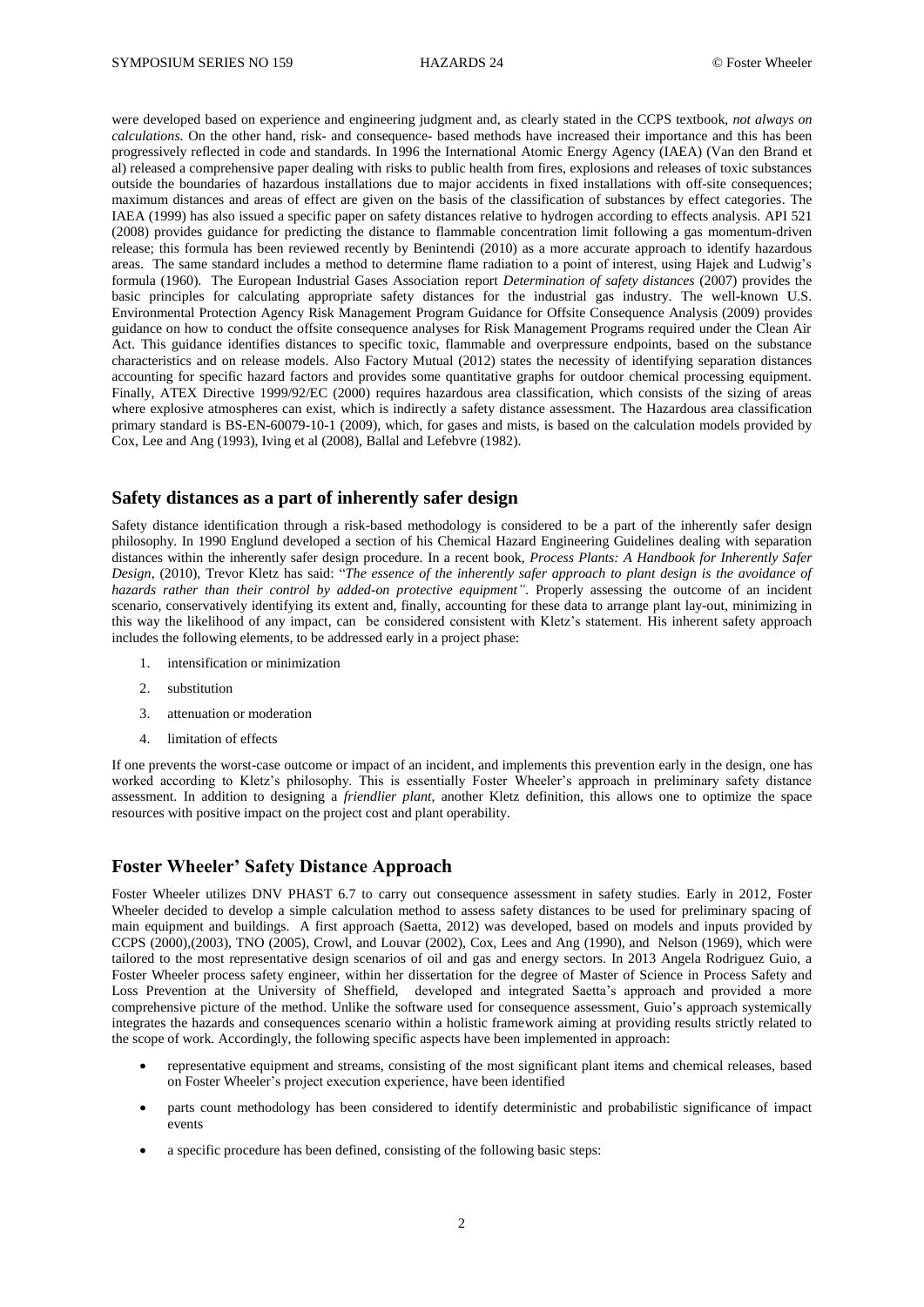- o design data and document collection and analysis, including preliminary plot plans, process flowsheets, block flow diagram,hazardous materials table, equipment list
- o parts count analysis and release/impact models
- o thermal, toxic and explosions models
- o identification of safety distances
- o sensitivity analysis

A broad comparison with DNV PHAST simulation data has been carried out, which has shown a satisfactory representation of the investigated scenarios.

# **Foster Wheeler's FEATHER™ Model**

FEATHER™ (**F**ire, **E**xplosion **a**nd **T**oxicity **H**azard **E**ffect **R**eview) is a software program developed by Foster Wheeler aimed at automatically identifying the hazard scenarios and providing frequency and safety distances, along with iso-contour diagrams. Safety distances are defined as the distance from the release or blasting (BLEVE) source to a pre-defined toxic, flammable, heat-radiation, overpressure endpoint. This software has been programmed in Microsoft Visual Basic and incorporates a physical-chemical database (API, 2006), (Perry and Green, 2008) and toxicological date base (NIOSH, OSHA). FEATHER steps have been illustrated in Figure 4, where the light grey boxes represent input data and the dark grey boxes represent the output data or intermediate data automatically calculated or uploaded by the software.

#### **Chemical substances**

Hydrocarbons from methane to octane, crude oil (Nelson, 1969), hydrogen, carbon dioxide, ammonia are covered, along with the corresponding hazard scenarios.

#### **Flow Models**

Choked/non-choked all-gas flows are calculated according to adiabatic outflow formulas. Two-phase flows are described, assuming liquid state at the outlet because the Fauske and Epstein critical length (1988) for phase transition is not exceeded. All-liquid-flow is calculated through Torricelli's formula.

#### **Dispersion**

Dispersion modelling has been approached by tuning a blending of sequential models, taking into account the initial jet momentum/air entrainment in the near field (Benintendi, 2010), the fluid molecular weight in the medium field (Britter and McQuaid), and the Gaussian behaviour in the far field. Wind and Pasquill weather categories data are selected by the user.

#### **Pool evaporation and stripping**

The MacKay & Matsugu (Kawamura, 1987) formula has been adopted because of its validation against experiments. For crude oil, gasolines, diesels and kerosenes, the Reid Vapour Pressure can be used to estimate the mass of vapour evaporating from the liquid using the method described by Nelson (1969). It has been assumed that all of the toxic gas is stripped from the liquid in order to be conservative. Once this mass of toxic vapour is known, dispersion models have been applied.

#### **Hazard scenarios**

Hazard scenarios are automatically identified by the software, based on the characteristics of the substances.

#### *Pool fire*

Both diked and undiked pool fires have been modelled. The evaporation effect has been considered according to the methodology outlined above. The TNO (2005) model has been adopted.

#### *Jet fire*

Flame dimensions and the radiative flux calculation have been modelled, according to TNO (2005). A light or sooty flame option can be selected.

#### *Flash fire and toxic release*

Flash fire has been modelled considering the distance to substance Lower Explosive Limits. This is conservative and reasonable. Therefore, toxic release has been modelled in the same way, just replacing the specific endpoint.

#### *Open space explosion*

The TNT method has been selected for modelling open space explosion. Despite the claimed poor accuracy stated in the literature, comparison with DNV PHAST has shown very good results.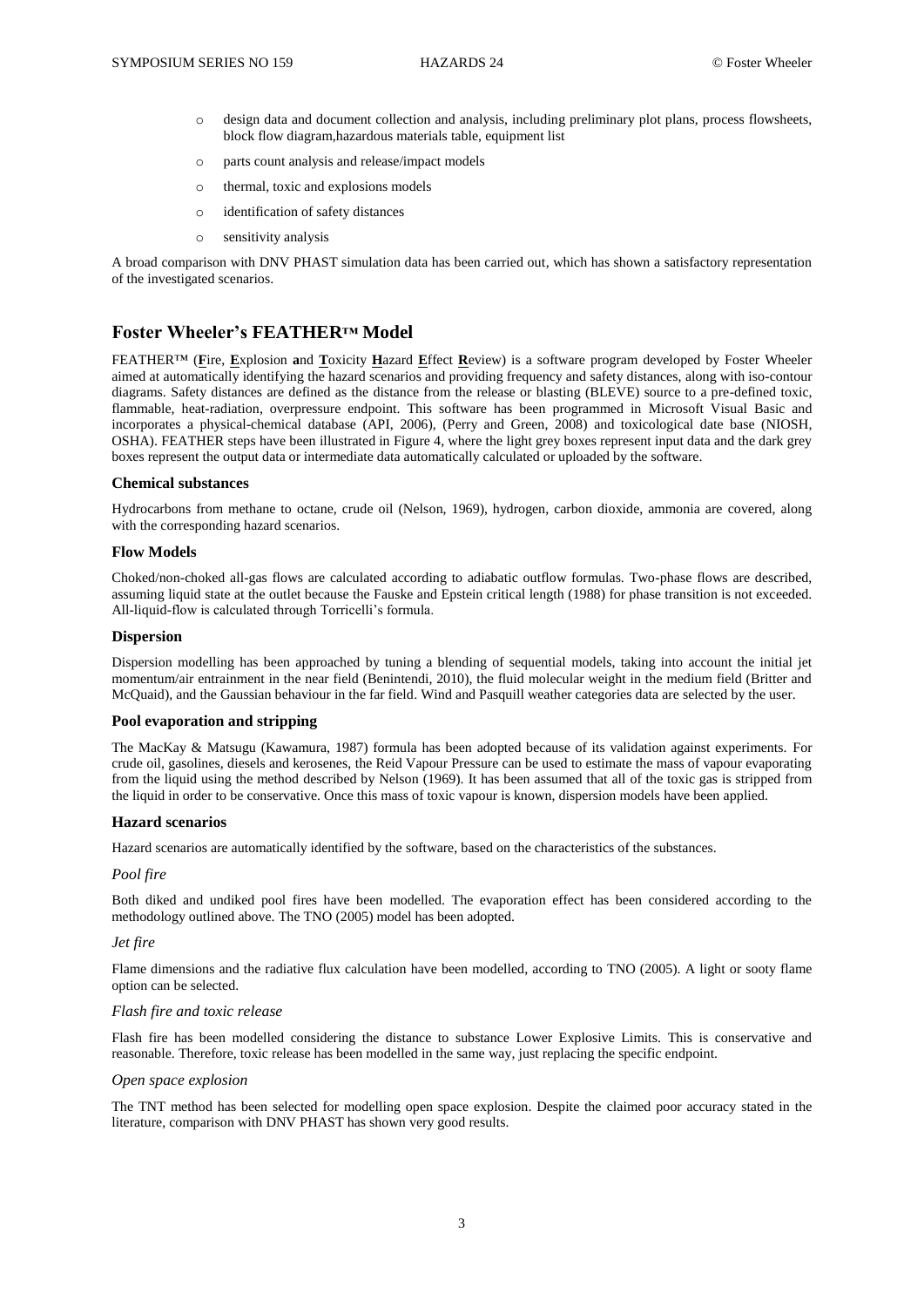#### *Congested space explosion*

Explosion in congested space (module and units) has been modelled according to the method provided by Puttock (1995, 1999, 2001). The user is requested to provide geometrical and congestion data. The software automatically calculates whether a flammable atmosphere reaches the module/unit and assumes that explosion occurs inside, which is a reasonable and conservative hypothesis.

*BLEVE*

BLEVE has been modelled according to the method provided by CCPS (2000).

# **FEATHER accuracy and validity**

FEATHER works according to the exceedance criterion for identifying significant hazard scenarios. Typically a frequency of 10<sup>-4</sup>/yr is assumed as the exceedance limit, which can be changed. Accordingly, a dual option has been implemented, which allows for the provision of the iso-contours for the significant scenarios only, or for all of the possible incidents. The software findings have been compared with DNV PHAST results. Some examples have been included in Figures 1, 2 and 3, showing the calculation of distances to acceptable radiation levels for propane jet fires of differing pressures, heptane pool fires of differing pool diameters and fireballs of differing initial flammable masses. The comparability is also very good within the sensitivity analysis results. The software is not intended to replace validated software adopted in QRA and consequence assessment studies. Nevertheless, it can be considered a useful and flexible tool for verification of initial equipment spacing.

## **Conclusion**

Foster Wheeler is implementing a risk-based approach to safety distance determination early in the design of process plant. Spacing of equipment and separation distance identification is a major issue which has been traditionally approached by means of prescriptive distances, based on statistical data. A specific risk-based methodology has been used and software has been developed, which includes and integrates validated models and provides satisfactory predictive results in terms of frequency and safety distances. The method is considered a step forward in the implementation of inherently safer design.

## **References**

American Petroleum Institute, (2006), Basic Petroleum Data Book, Edition 2

American Petroleum Institute, (2008), API standard 521, Pressure-relieving and depressuring systems, HIS

Armistead, G., (1952), Safety in petroleum refining and related industries, John G. Simmonds & Co, Inc., New York

Anderson, F.V., (1982), Plant layout. In: Kirk, R.E., Othmer, D.F.

(1982), op. cit., vol. 18, p. 23

Backhurst J.R., Harker, J. H., (1973), Process plant design, American Elsevier, New York

Ballal, D.R., Lefebvre, A.H., (1982), *Flammability of Fuel Mists,* Int. Symposium of Combustion

Benintendi, R., (2010), Turbulent jet modelling for hazardous area classification, Journal of Loss Prevention in the Process Industries, Volume 23, Issue 3, Pages 373–378

BS EN 60079-10-1, (2009), Electrical apparatus for explosive gas atmospheres Part 10, Classification of hazardous areas

Britter, R.E., McQuaid, J., (1988), Workbook on the Dispersion of Dense Gases, HSE Contract Research Report No. 17

Center for Chemical Process Safety, (2000), Guidelines for chemical process quantitative risk analysis

Center for Chemical Process Safety, (2003), Guidelines for fire protection in chemical, petrochemical, and hydrocarbon processing facilities

Center for Chemical Process Safety, (2003), Facility siting and layout

Center for Chemical Process Safety, (2007)[, Guidelines for risk-based process](http://www.amazon.com/dp/0470165693/ref=rdr_ext_tmb) safety, John Wiley & Sons, Inc.

Council Directive 82/501/EEC on the major-accident hazards of certain industrial activities (Seveso I), (1982), Official Journal L 230

Council Directive 96/82/EC on the control of major-accident hazards (Seveso II), (1997), Official Journal L 010

Cox, A.W., Lees, F.P., Ang, M.L., (1993), "*Classification of Hazardous Locations*", IChemE, 1993

Crowl, D. and Louvar, J., (2002), Chemical process safety - Fundamentals with applications, New Jersey, Prentice Hall PTR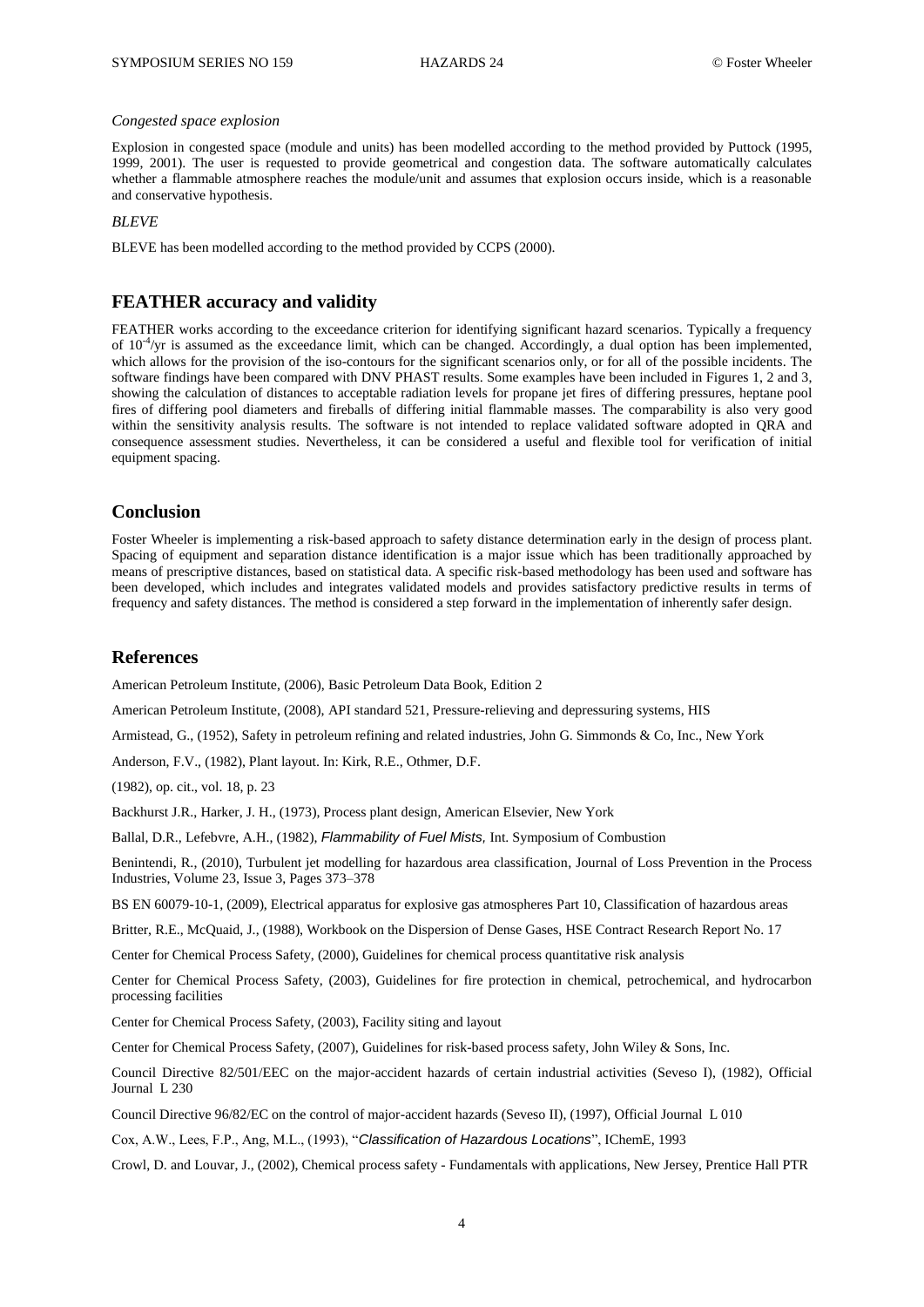Directive 1999/92/EC of the European Parliament and of the Council of 16 December 1999 on minimum requirements for improving the safety and health protection of workers potentially at risk from explosive atmospheres, (2000), Official Journal L 023 , P. 0057 - 0064

Directive 2012/18/EU of the European Parliament and of the Council on the control of major-accident hazards involving dangerous substances (Seveso III), (2012), amending and subsequently repealing Council Directive 96/82/EC, Official Journal L 197

Dow Chemical Company, (1976), Fire and Explosion Index, Hazard Classification Guide, Fourth Ed., Midland, MI.

Englund, S., Chemical Hazard Engineering Guidelines, Corporate Loss Prevention, The Dow Chemical Co. Midland, Mi, 1990 ed.

Environmental Protection Agency, (2009), Risk management program guidance for offsite consequence analysis, EPA 550B99009

European Commission (2000), Guide to the implementation of directives based on the New Approach and the Global Approach

Exxon IP 9-1-1, (1998), Spacing and Dikes for Pressure Storage Vessels

Exxon IP 3-7-1, (1998), Piping Layout, Supports, and Flexibility

Factory Mutual Insurance Company (2012), Spacing of facilities in outdoor chemical plants

Fauske, H.K., Epstein, M., (1988), Source term considerations in connection with chemical accidents and vapour cloud modelling, Journal of Loss Prevention in the Process Industries, Vol. 1, April

Homberger, E., Reggiani, G., Sambeth, J., Wipf, H.K., (1979), The Seveso accident: its nature, extent and consequences, Annals of Occupational Hygiene, Pergamon Press, 22 (4): 327–370

Hajek, J.D., Ludwig, E.E., How to design safe flare stacks, Part 1, Petro/Chem Engineer, 1960, Volume 32, Number 6, pp. C31–C38; Part 2, Petro/Chem Engineer, 1960, Volume 32, Number 7, pp. C44–C51

House, F.F., (1969), An engineer's guide to process-plant layout, Chem. Eng., 76(16): 120

HSE, (1998), The storage of flammable liquids in tanks

HSE, (2013) Separation distances, available at: <http://www.hse.gov.uk/gas/lpg/separationdistances.htm>

Ivings, M.J., Clarke, S., Gant, S.E., Fletcher, B., Heather, A., Pocock, D.J., Pritchard, D.K., Santon, R., Saunders, C.J., (2008), 'Area Classification for secondary releases from low pressure natural gas systems' Health and Safety Executive Research Report RR630

Kaura, M. L., (1980), Plot Plans Must Include Safety, Vol. 59, No. 7, Hydrocarbon Processing, July, pp. 183-194

Kletz, T., Amyotte, P., (2010), Process Plants: A Handbook for Inherently Safer Design, CRC PressTaylor & Francis Group

International Atomic Energy Agency (IAEA), (1999), Hydrogen as an energy carrier and its production by nuclear power

Industrial Risk Insurers, (1991), Plant spacing and layout for oil and chemical plants, IRI information Manual

Kawamura, P.I. and MacKay, D., (1987), The Evaporation of volatile liquids, J. of Hazardous Materials, 15, pp 365-376

Kletz, T., (1978), "What You Don't Have, Can't Leak", Chemistry and Industry, Vol. 6, May 6, pp. 287–292

Kletz, T., Amyotte, P., (2010), Process plants, A handbook for inherently safer design, Second Edition, CRC Press Taylor & Francis Group

Lewis, D.J., (1979a), AIChE Loss Prevention Symposium, Houston, April. The Mond fire, explosion and toxicity index: a development of the Dow index

Lewis, D.J., (1979b), Loss Prevention No. 13 (AIChE) 20. The Mond fire, explosion and toxicity index applied to plant layout and spacing

Marsh, S., (2013), Guidelines for the determination of safety distances with respect to fire, explosion and toxic hazards, Foster Wheeler

Marshall, V.C., Major Chemical Hazards, Ellis-Horwood, Chichester, UK, 1987

Mecklenburgh, J. C., (1985), Process plant layout, John Wiley & Sons, New York

Nelson, W. L., (1969), Petroleum Refinery Engineering, New York, McGraw-Hill

National Institute for Occupational Health, NIOSH Pocket Guide to Chemical Hazards, available on-line at <http://www.cdc.gov/niosh/npg>

Occupational Safety and Health Administration, Occupational Chemical Database, available on line at <https://www.osha.gov/chemicaldata/>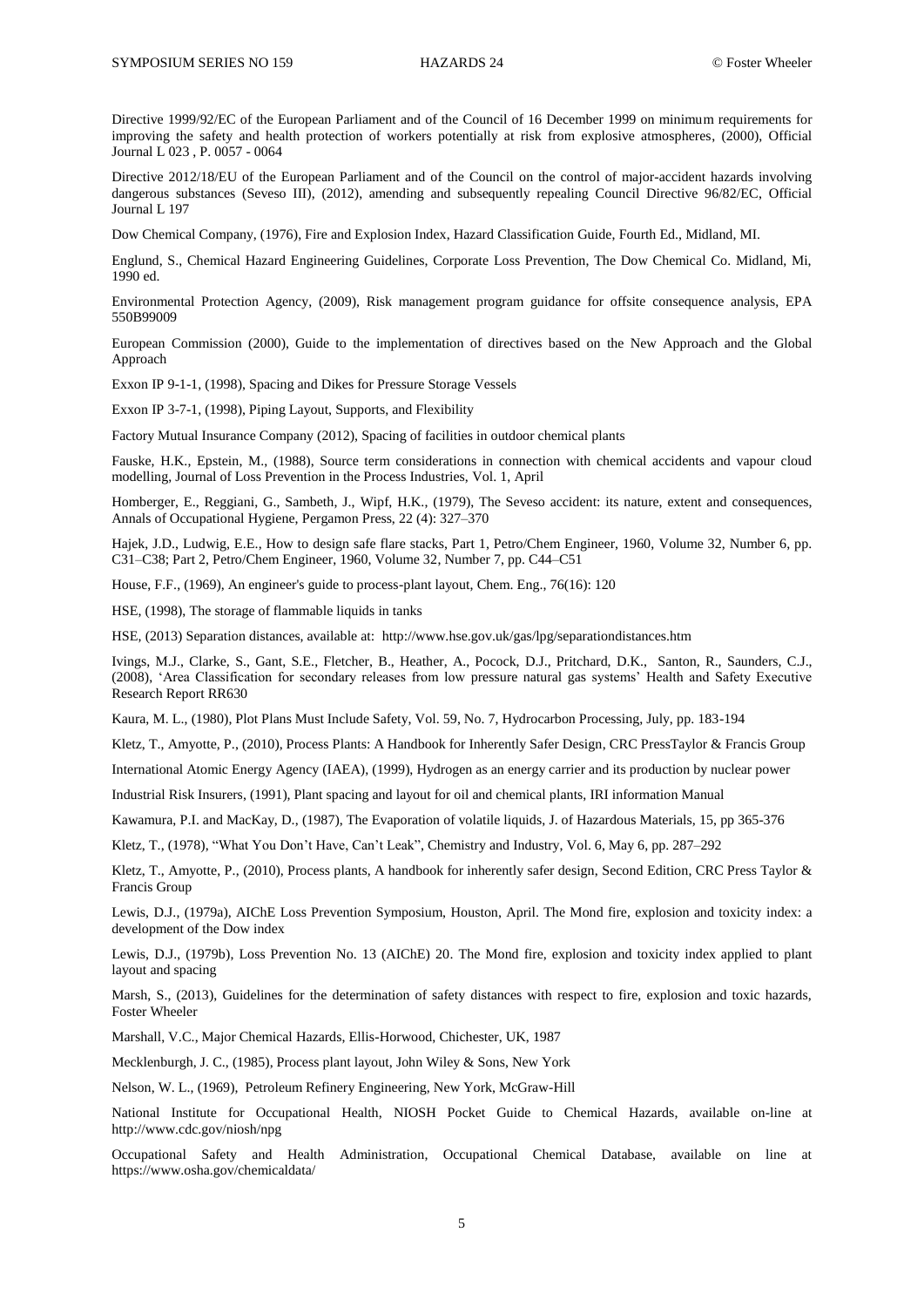Perry, R.H., Green, D.W., (2008), Perry's Chemical Engineers' Handbook, the McGraw-Hill Companies, 8th Edition

Puttock, J.S., (1995), Fuel gas explosion guidelines - The congestion assessment method, 2nd European Conference on Major Hazards On - and Off - shore, September 24 – 26, Manchester

Puttock, J.S., (1999), Improvements in guidelines for prediction of vapor - cloud explosions, International Conference and Workshop on Modeling the Consequences of Accidental Releases of Hazardous Materials, San Francisco, CA, September/October

Puttock, J.S., (2001), Developments in the congestion assessment method for prediction of vapour cloud explosions, 10th International Symposium, Loss Prevention and Safety Promotion in the Process Industries, p1107-1133

Rodriguez Guio, A.D., (2013), Safety distances guidance for equipment typically used within oil & gas industry, Dissertation for the M.Sc. in Process safety and loss prevention, University of Sheffield

Saetta, M., (2012), Siting and lay-outing procedure for potentially hazardous facilities: Guidelines for the determination of safety distances, Foster Wheeler, Reading

Shell, (2011), Design Engineering Practice 80.00.10.11-Gen., Layout of Onshore Facilities

TNO, (2005), Method for the calculation of physical effects (Yellow Book), Ed.: C.J.H. van den Bosch, R.A.P.M. Weterings

Van den Brand, D., Lederman, L., King, F., Dones, R., Haddad, S., Gheorghe, A., Manual for the classification and prioritization of risks due to major accidents in process and related industries, International Atomic Energy Agency, 1996



Fig. 1 – Propane jet fire. Comparison of FEATHER vs PHAST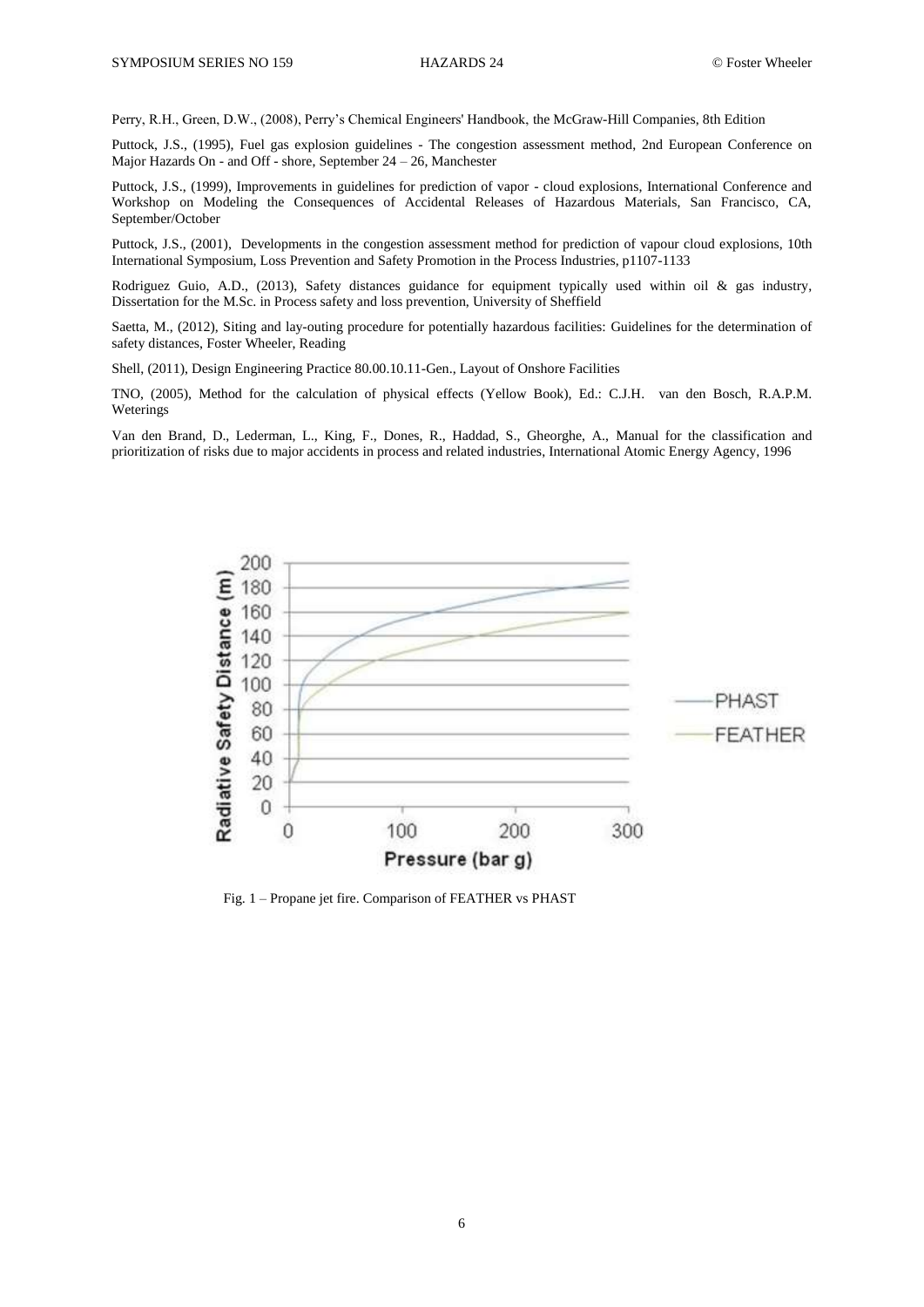

Fig. 2 – Heptane pool fire. Comparison of FEATHER vs PHAST



Fig. 3 – Fireball. Comparison of FEATHER vs PHAST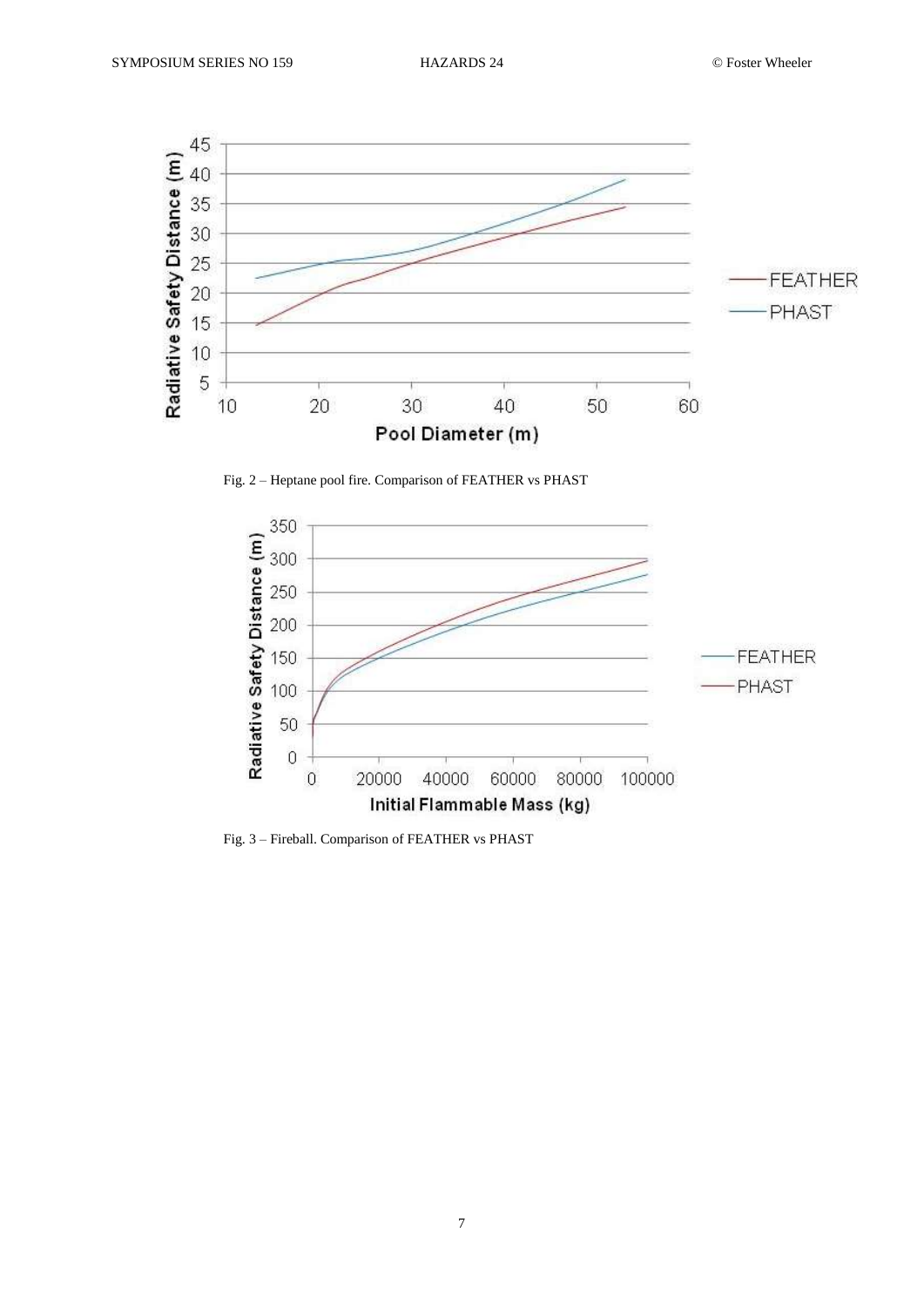| Distance from | Pipe rack                    | Assumed operating pressure $bar(g)$ | Distance (FEATHER)                         | Distance (Tables) (m) |
|---------------|------------------------------|-------------------------------------|--------------------------------------------|-----------------------|
|               |                              |                                     | (m)                                        |                       |
| To            | Heat exchanger               | 20                                  | 90 (Jet fire)<br>$150 \div 300$ (fireball) |                       |
| To            | Columns, Accumulators, Drums |                                     |                                            | 10                    |
| To            | Rundown tanks                |                                     |                                            | 100                   |
| To            | Moderate hazard reactors     |                                     |                                            | 10                    |
| To            | Intermediate hazard reactors |                                     |                                            |                       |
| To            | High hazard reactors         |                                     |                                            | 25                    |

Table 1: Comparison of FEATHER distances (to 8 kw/m<sup>2</sup>) with tabulated (prescriptive) distances. Jet fire and fireball.

| Distance from | Intermediate hazard pumps    | Assumed substance | Distance (FEATHER)<br>(m) | Distance (Tables) (m) |
|---------------|------------------------------|-------------------|---------------------------|-----------------------|
| To            | Columns, Accumulators, Drums | Heptane           | $15 - 35$                 |                       |
| To            | Pipe racks                   |                   |                           | 10                    |
| To            | Heat exchangers              |                   |                           |                       |
| To            | Moderate hazard reactors     |                   |                           | 10                    |
| To            | Intermediate hazard reactors |                   |                           | 10                    |
| To            | High hazard reactors         |                   |                           | 10                    |

Table 2: Comparison of FEATHER distances (to 8 kw/m<sup>2</sup>) with tabulated (prescriptive) distances. Pool fire.